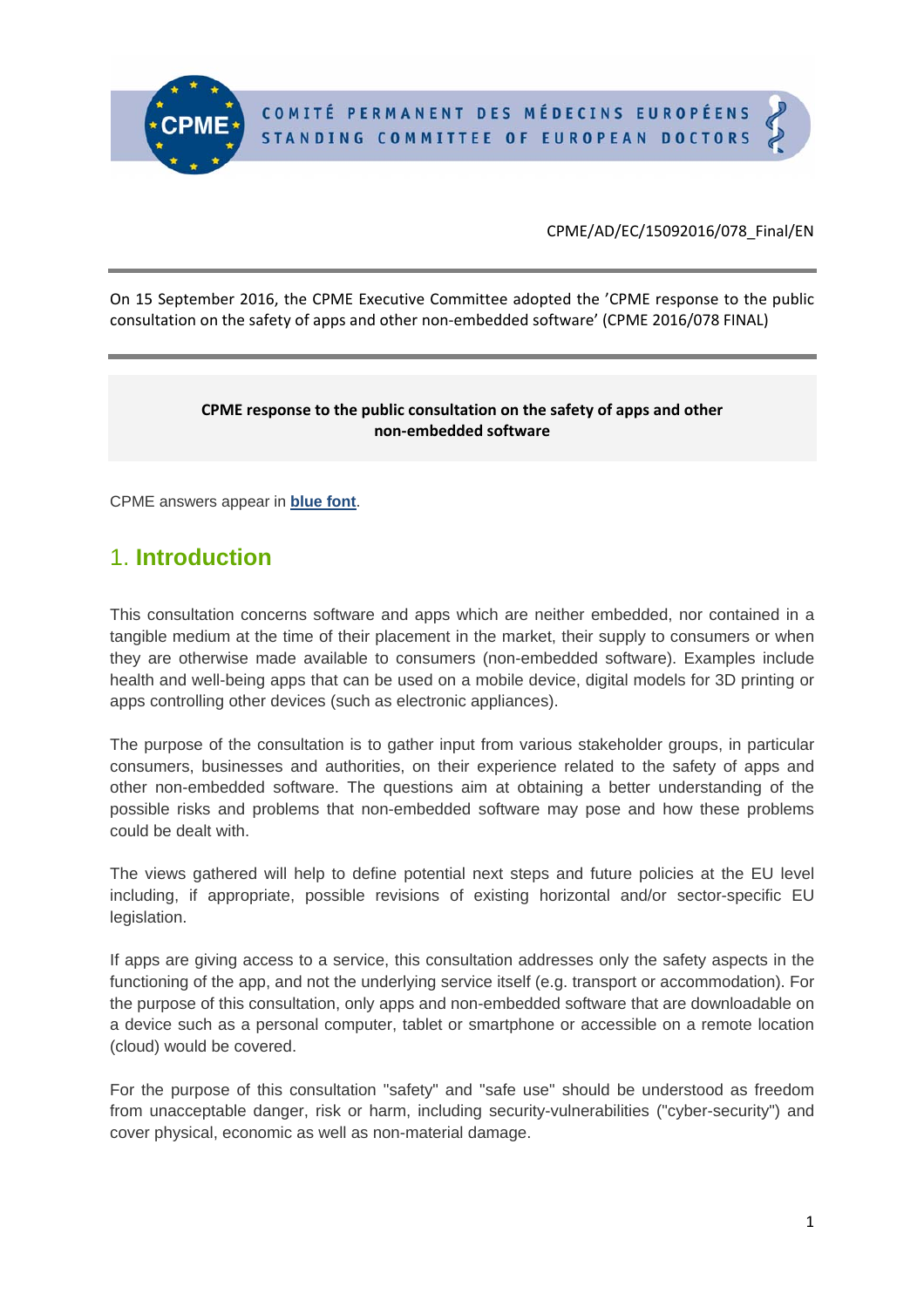This consultation will only look into the safety of apps and other non-embedded software which is not already addressed and foreseen by sector-specific legislation such as the Medical Devices Directives, the Machinery Directive or the Radio Equipment Directive which include provisions on safety ensuring that equipment within their scope, if compliant, is safe.

# 2. **General information on respondents**

# 3. **Consultation:**

## 3.1 For individuals or representatives of a public authority / organisation / business.

In your view:

1. What type of apps or other non-embedded software pose safety risks? Please give examples.

**The number of health and well-being applications (apps) is steadily growing. However, many of them can be associated with safety risks for citizens/patients relying on them, in the absence of an appropriate assessment and monitoring framework.** 

**Health and wellbeing apps are commonly used to monitor various factors that impact health, including weight, blood pressure, cholesterol, or even evaluate skin lesions.** 

**\*** 2. What risks can apps or other non-embedded software pose? **X** Economic damage **X** Physical damage to individuals Physical damage to property **X** Non-material damage (pain and suffering) Other**:** 

**\***Please explain: **Lack of performance, inaccuracy and ineffectiveness can often cause unnecessary anxiety among citizens/patients (blood pressure, cholesterol measure..) or, on the contrary, lead to underestimate a problem (detection of skin lesions). In addition, cybersecurity risks should not be underestimated.** 

Please give your opinion on the following options:

| <b>No</b><br>risk | Low risk | $\cdots$<br>High risk | risk<br>hiah<br>Verv<br>ັ |
|-------------------|----------|-----------------------|---------------------------|
|-------------------|----------|-----------------------|---------------------------|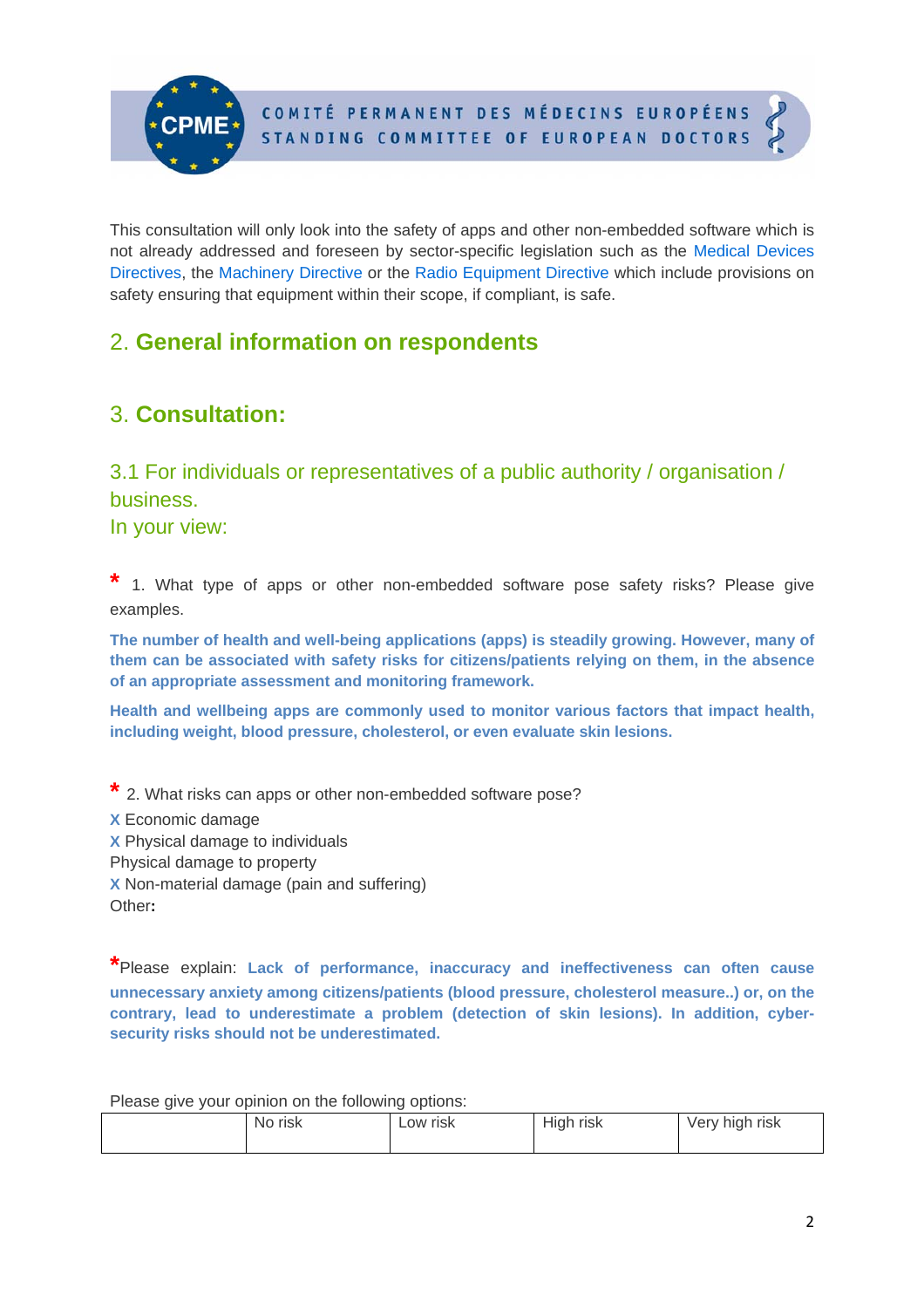



| *Economic<br>damage                             |   | X |  |
|-------------------------------------------------|---|---|--|
| *Physical damage<br>to individuals              |   | X |  |
| *Physical damage<br>to property                 | X |   |  |
| *Non-material<br>damage (pain and<br>suffering) |   | X |  |
| $*$ Other                                       |   |   |  |

Please explain:

**\*** 3. In which sectors are apps or non-embedded software most affected by safety problems? **Agriculture** Electronic Communications / Telecommunications **X** Health Home automation/ Domotics Energy Financial **Transport Other** Please specify:

## 3.2 For representatives of a public authority / organisation / business. In your view:

**\***4. In your professional experience have you already identified unsafe apps or other nonembedded software or have consumers approached you because they encountered problems with unsafe apps or other non-embedded software?

**X** Yes No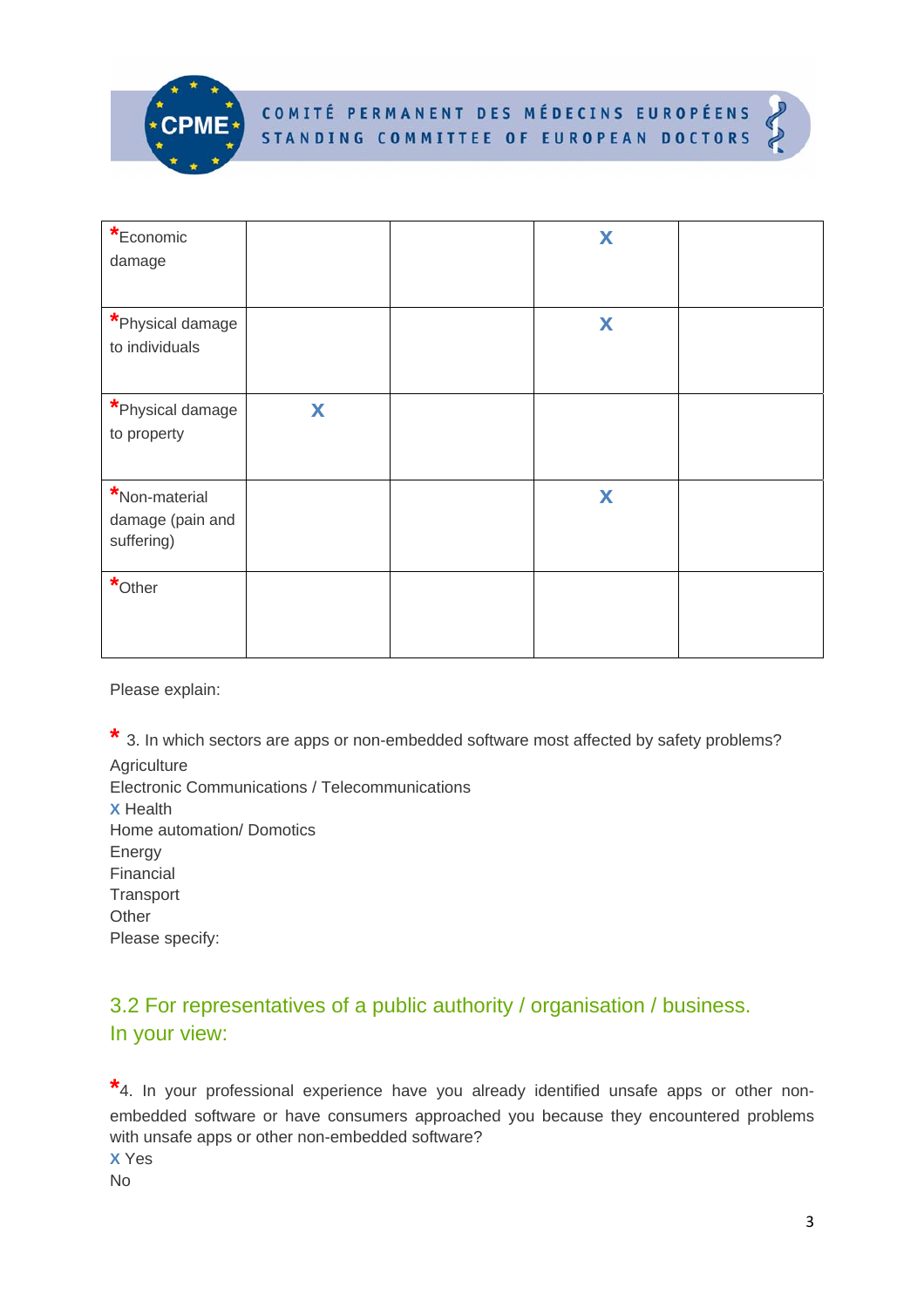



Please specify:

**Doctors often face patients using ineffective/inaccurate apps on a daily basis to monitor physiological factors. It can be associated with anxiety expressed by the patient as a result of unexpected/alarming results provided by the app.** 

**Very problematic too is of course under-diagnoses, with the risks it represents for illnesses which should be treated rapidly. One example is the apps used to detect skin lesions. If these apps seem to fall under the MD definition, the performance of these apps has been put in question in various studies. For example, the most accurate apps in one study missed 18 of the 60 lesions diagnosed as melanoma<sup>1</sup> .** 

4.1 If yes: What did you do to solve these problems?

**\***5. Are existing EU or national safety rules and market surveillance mechanisms sufficient to monitor and withdraw, where necessary, unsafe apps or non-embedded software from the market?

Yes

**X** No

Please explain: **Healthcare professionals are not aware of any specific system to declare problems encountered with applications, apart from the vigilance system related to medical devices.**

**\***6. Have you been held accountable for damage caused to consumers because of unsafe apps or other non-embedded software?

Yes, as manufacturer of the device the software runs on or controls

Yes, as an app or software manufacturer/developer

Yes, as an intermediary/distributor (e.g. app store)

**X** Yes, other

No

**Doctors' liability when using mHealth services should be clarified. Doctors and patients would expect that the medical service they provide and receive through mHealth is legally viable.** 

6.1 If yes: What did you do?

**\***7. Do you think that existing horizontal and sector-specific EU legislation (e.g. General Product Safety Directive, Market Surveillance Regulation, Medical Device Directive, Radio Equipment Directive) taken together sufficiently cover the safety of all types of apps or other non-embedded software available on the market?

Yes

<sup>1</sup> http://archderm.jamanetwork.com/article.aspx?articleid=1557488&resultClick=3